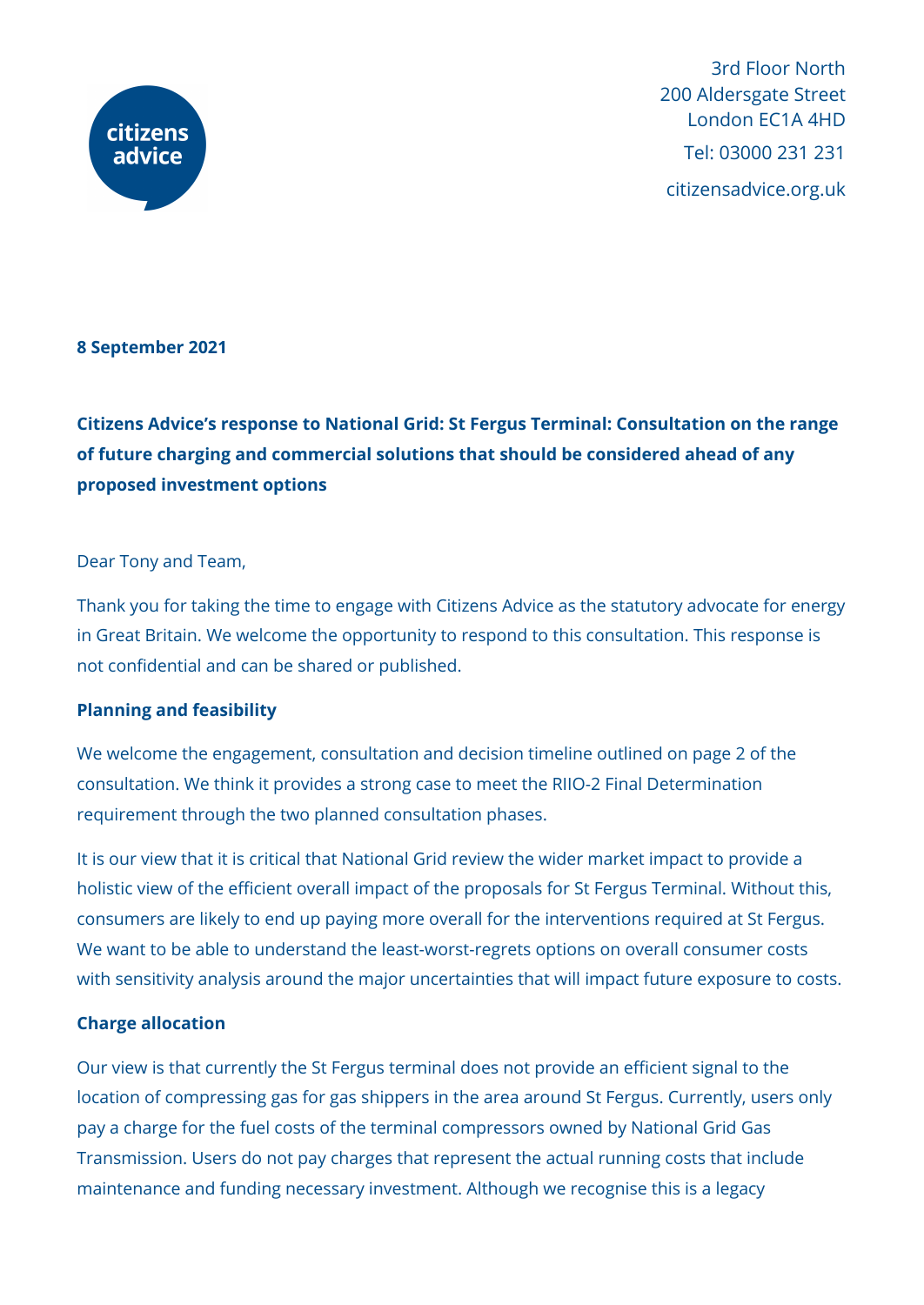arrangement, it means that St Fergus compressor users are currently benefiting from an artificial discount at the expense of energy consumers.

This means that currently the demand for use of the compressors at St Fergus is likely to be above the level that might not occur if users were properly exposed to the compressor costs of providing their services. We think this consultation is an opportunity to set out how to address this issue. Given the need to tackle net zero through zero carbon generation we believe Ofgem should be looking to critically assess what is effectively a subsidy to fossil fuel services.

If it is the case that the current price signal (fuel costs only) is incentivising use of St Fergus compressors above what represents overall value to energy consumers then a degree of correction via reduced usage of St Fergus can likely be assumed and should be factored into planning assumptions.

However, we accept energy consumers are likely to have to fund some of the investment and maintenance costs at St Fergus. It would be highly problematic to bill St Fergus Terminal users with a charge that makes the terminal unviable.

As a result, energy consumers will be exposed to a significant degree of risk as to the likelihood of asset stranding at St Fergus due to uncertainty on load requirements and user demand. Given this situation, we would expect National Grid Transmission to model a charge for compressor usage that maintains an anticipated level of terminal usage taking into account comparable costs for compression in place at St Fergus and in nearby locations.

We think this means that National Grid Transmission should work with Ofgem to use real or modelled data on the cost of compressor services at locations relative to St Fergus and model the future demand for compressor services in the area. The charge that is added to users of St Fergus Terminal compressor services that supports a level of demand on which the business case at St Fergus is based should be exposed to costs comparable to the use of alternative compressors. The accuracy of this approach is key to the interests of energy consumers to support efficient asset utilisation and reduce asset stranding risk.

A charge as close as possible to a cost-reflective charge for users should be applied. However, to be comparable to market rates it is likely to be significantly lower than actual cost reflectivity. It could be argued that it should cover each funding category that clearly reflects the value of service that users receive from St Fergus. But, ultimately, the allocation is less important as, if charges are set to maintain a level of demand rather than fully cost-reflectivity, consumers will make up the rest of the funding.

#### **Patron HRH The Princess Royal Chief Executive Dame Clare Moriarty**

Citizens Advice is an operating name of the National Association of Citizens Advice Bureaux. Charity registration number 279057. VAT number 726 0202 76. Company limited by guarantee. Registered number 1436945. England registered office: 3rd Floor North, 200 Aldersgate Street, London EC1A 4HD.